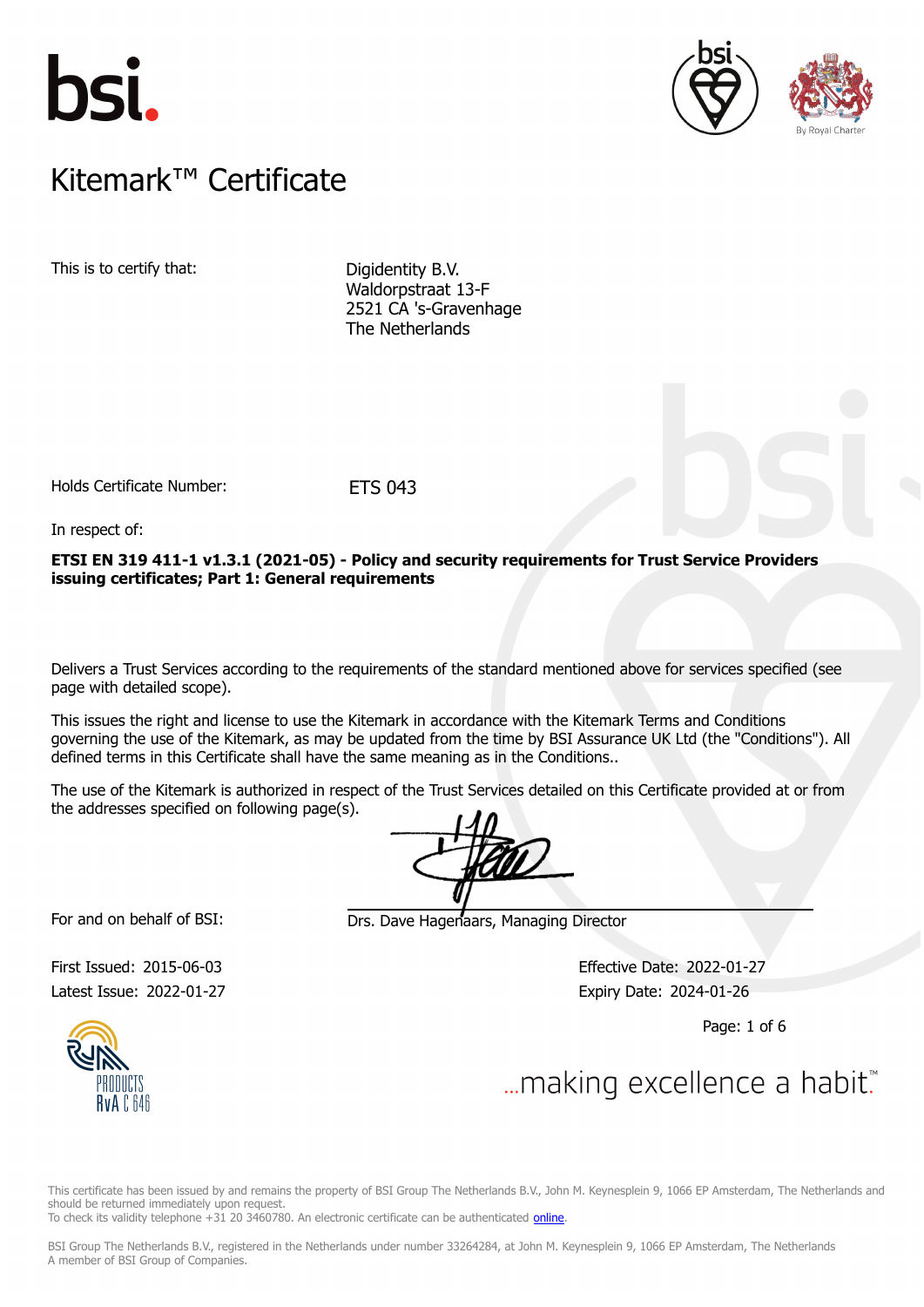No. ETS 043

On the request Digidentity B.V. (hereafter referred to as: Digidentity), the annual certification audit on all areas and processes was performed by BSI Group The Netherlands B.V. (John M. Keynesplein 9, 1066 EP Amsterdam, The Netherlands).

The full audit covered all applicable requirements from the audit criteria listed below (see "Audit Information") and are defined in Digidentity's Statement of Applicability, dated 2 December 2021 and the Overview of Applicability.

The scope of the assessment comprised the following Trust Service Provider component services:

- Registration Service
- Certificate Generation Service
- Dissemination Service
- Revocation Management Service
- Revocation Status Service
- Subject Device Provision Service

The TSP component services are performed, partly or completely by subcontractors under the final responsibility of Digidentity.

These TSP component services are being provided for the following trust services:

Issuance of public key certificates (non-qualified trust service) in accordance with the policies: NCP, NCP+, OVCP and PTC

Latest Issue: 2022-01-27 Expiry Date: 2024-01-26

First Issued: 2015-06-03 Effective Date: 2022-01-27

Page: 2 of 6

This certificate has been issued by and remains the property of BSI Group The Netherlands B.V., John M. Keynesplein 9, 1066 EP Amsterdam, The Netherlands and should be returned immediately upon request.

To check its validity telephone +31 20 3460780. An electronic certificate can be authenticated *online*.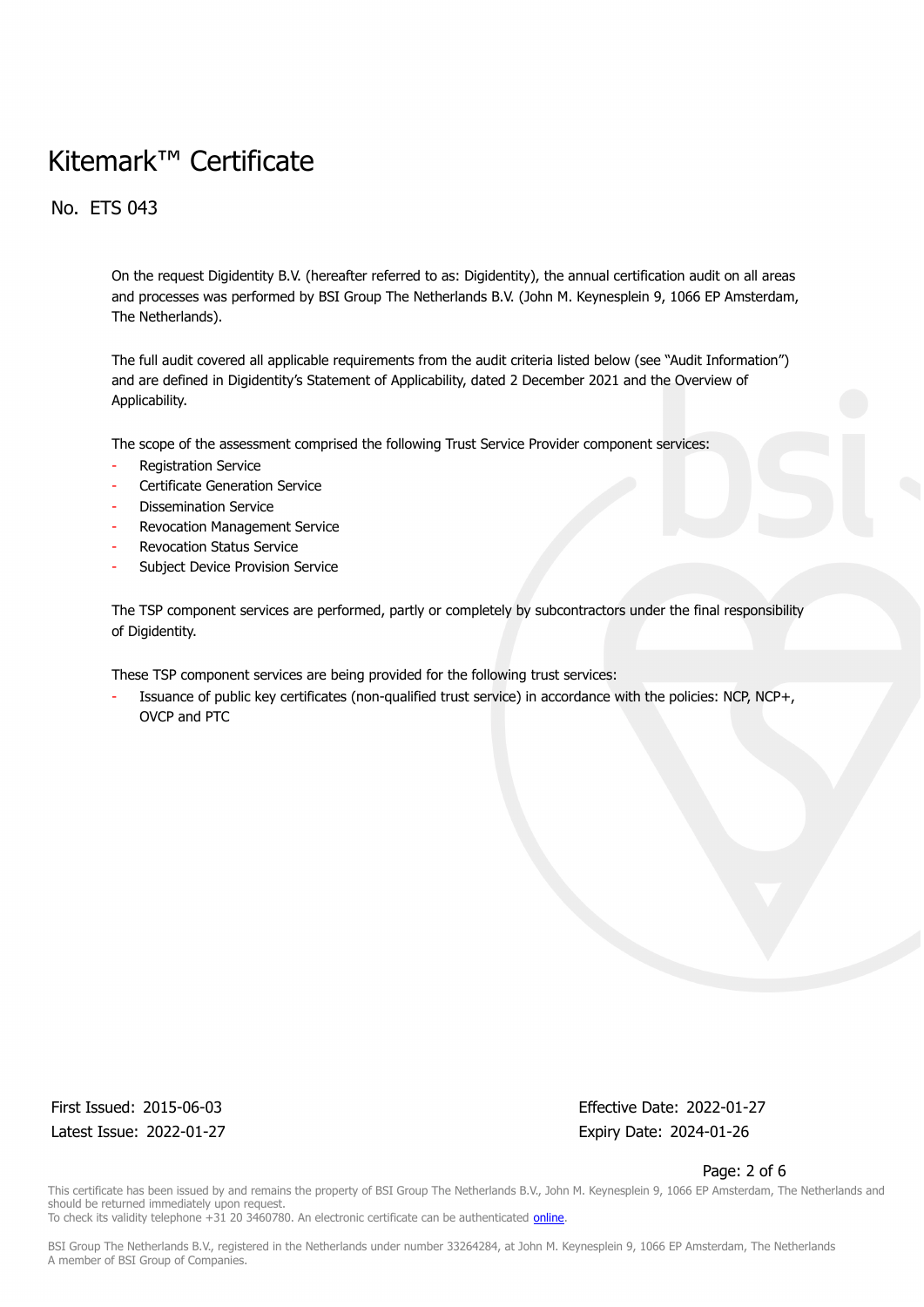No. ETS 043

The certificates are issued through the issuing Certification Authorities, as specified below:

### **Root CA: Staat der Nederlanden Private Root CA - G1 (not in scope) Domain CA: Staat der Nederlanden Private Services CA - G1 (not in scope)**

- Issuing CA: Digidentity PKIoverheid Private Services CA G1
	- Sha256 Fingerprint:
		- BFE8F634772B0EC2CD2A41A17FC7612577D7E24F934073DEC89A991B6169687E
		- PKIoverheid Private Services Server (OID 2.16.528.1.1003.1.2.8.6), in accordance with policy NCP

#### **Root CA: Staat der Nederlanden Root CA - G3 (not in scope)**

#### **Domain CA: Staat der Nederlanden Organisatie Persoon CA - G3 (not in scope)**

- Issuing CA: Digidentity BV PKIoverheid Organisatie Persoon CA G3 (OID 2.16.528.1.1003.1.3.5.8.2) Sha256 Fingerprint:
	- 533FE97EB45FCED24049E41EFE9DB254A5DD9D90DFD53C9512C6207EDB21D82C
	- + Authentication (OID 2.16.528.1.1003.1.2.5.1), in accordance with policy: NCP+
	- + Encryption (OID 2.16.528.1.1003.1.2.5.3), in accordance with policy: NCP+

#### **Domain CA: Staat der Nederlanden Burger CA - G3 (not in scope)**

- Issuing CA: Digidentity BV PKIoverheid Burger CA 2021 (OID 2.16.528.1.1003.1.3.3.2.1) Sha256 Fingerprint:
	- 9C64E24D2CAAA8DD45EF99BA62277CEEE6005C663624514B8C770E2D075BB611
	- + Authentication (OID 2.16.528.1.1003.1.2.5.1), in accordance with policy: NCP+
	- + Encryption (OID 2.16.528.1.1003.1.2.5.3), in accordance with policy: NCP+

#### **Domain CA: Staat der Nederlanden Organisatie Services CA - G3 (not in scope)**

- Issuing CA: Digidentity BV PKIoverheid Organisatie Services CA 2021 (OID 2.16.528.1.1003.1.3.5.8.3)
	- Sha256 Fingerprint:
	- 827A6B205D2E73FF379286DD0B2DED5AEC7239EFE6BC8CACB03ABCCD84B95750
	- + Authentication (OID 2.16.528.1.1003.1.2.5.4) in accordance with policy: NCP+
	- + Encryption (OID 2.16.528.1.1003.1.2.5.5) in accordance with policy: NCP+
- Issuing CA: Digidentity BV PKIoverheid Organisatie Server CA G3 (OID 2.16.528.1.1003.1.3.5.8.3) Revoked on 25 March 2021
	- Sha256 Fingerprint
	- C7422DE21CEBC92ECAE6BE9DCD7E711EE650D30AED711FBB0DF6B2C784B6C4FB
	- Server SSL (OID 2.16.528.1.1003.1.2.5.6), in accordance with policy: OVCP, PTC

Latest Issue: 2022-01-27 Expiry Date: 2024-01-26

First Issued: 2015-06-03 Effective Date: 2022-01-27

#### Page: 3 of 6

This certificate has been issued by and remains the property of BSI Group The Netherlands B.V., John M. Keynesplein 9, 1066 EP Amsterdam, The Netherlands and should be returned immediately upon request.

To check its validity telephone +31 20 3460780. An electronic certificate can be authenticated [online.](https://pgplus.bsigroup.com/CertificateValidation/CertificateValidator.aspx?CertificateNumber=ETS+043&ReIssueDate=27%2f01%2f2022&Template=uk)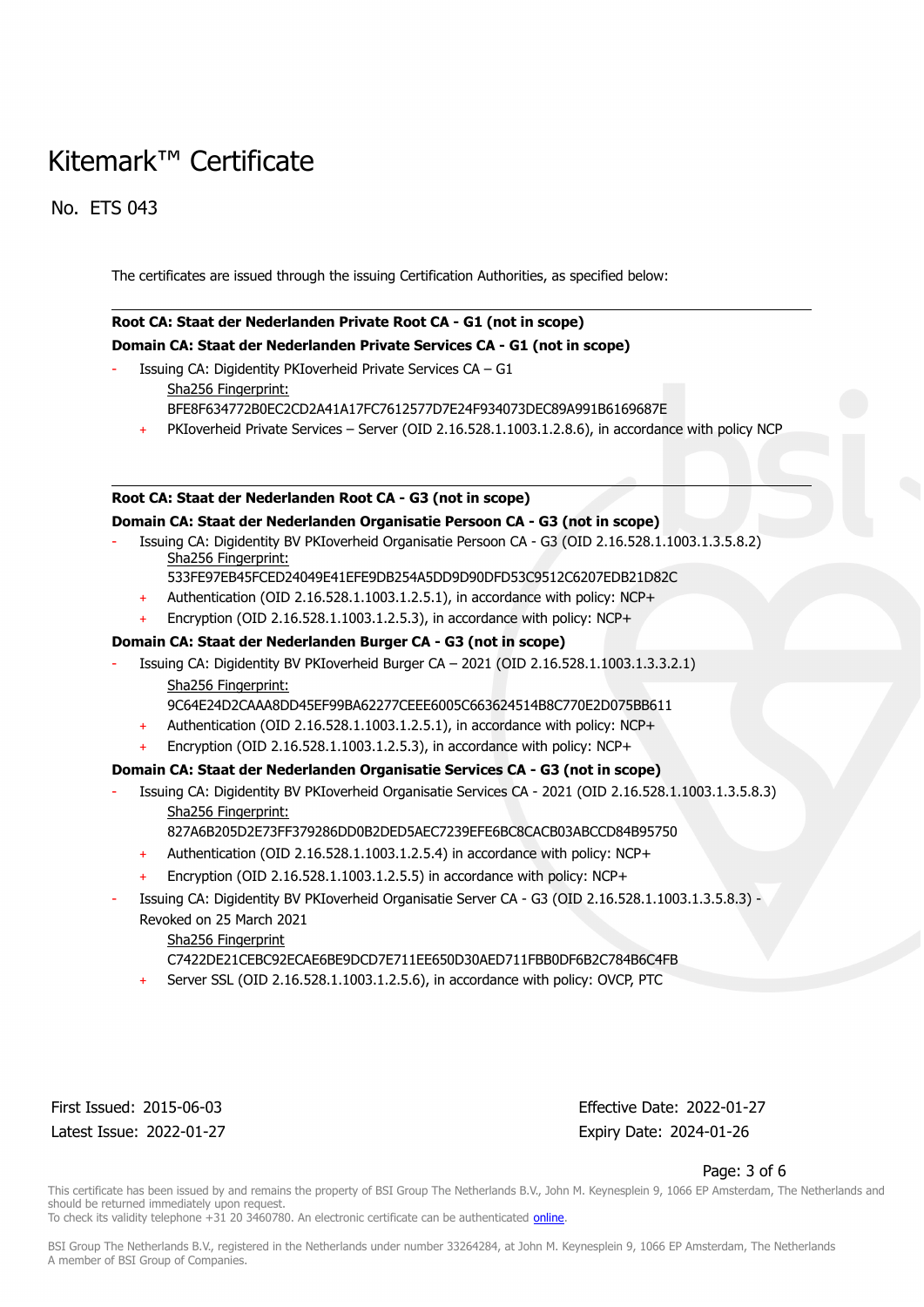No. ETS 043

#### **Root CA: Staat der Nederlanden EV Root CA (not in scope)**

**Intermediate CA: Staat der Nederlanden Domein Server CA 2020 (not in scope)**

- Issuing CA: Digidentity PKIoverheid Server CA 2020 Sha256 Fingerprint:
	- 37610BF756CA4C3CFA18696C4C149738E644CA9F676387EC50167365D6A45CCA
	- Server SSL (OID 2.16.528.1.1003.1.2.5.9), in accordance with policy: OVCP, PTC

#### **Root CA: Digidentity SSCD Root CA**

#### Sha256 Fingerprint:

C20451BD93D8FD6D0C43CD5CE832877FD5614055875126D170910E1209C9B77D

- Issuing CA: Digidentity Personal Qualified CA Sha256 Fingerprint: 03E1AAEF72329B4DA1FCF0BA75FCB7B2F2F34B25AADE701AAAEACC0F65A3B4C4
	- + Authentication (OID 1.3.6.1.4.1.34471.3.1.1), in accordance with policy NCP+
	- Encryption (OID  $1.3.6.1.4.1.34471.3.1.2$ ), in accordance with policy NCP+
- Issuing CA: Digidentity Business Qualified CA Sha256 Fingerprint: 21E5D8CFBC2430AA45AD86D38394AE97B359C0E88835E4DE5E0AD1CE92A8201D
	- + Authentication (OID 1.3.6.1.4.1.34471.3.2.1), in accordance with policy NCP+
	- Encryption (OID  $1.3.6.1.4.1.34471.3.2.2$ ), in accordance with policy NCP+
- Issuing CA: Digidentity Personal Advanced CA
	- Sha256 Fingerprint:
		- E152892576F4B40B1496F60F6711AA14C2AD54BAFE355331EE6E47397301E962
		- + Authentication (OID 1.3.6.1.4.1.34471.3.3.1), in accordance with policy NCP+
		- Encryption (OID  $1.3.6.1.4.1.34471.3.3.2$ ), in accordance with policy NCP+
		- Non-Repudiation (OID 1.3.6.1.4.1.34471.3.3.3), in accordance with policy NCP+

Latest Issue: 2022-01-27 Expiry Date: 2024-01-26

First Issued: 2015-06-03 Effective Date: 2022-01-27

#### Page: 4 of 6

This certificate has been issued by and remains the property of BSI Group The Netherlands B.V., John M. Keynesplein 9, 1066 EP Amsterdam, The Netherlands and should be returned immediately upon request.

To check its validity telephone +31 20 3460780. An electronic certificate can be authenticated [online.](https://pgplus.bsigroup.com/CertificateValidation/CertificateValidator.aspx?CertificateNumber=ETS+043&ReIssueDate=27%2f01%2f2022&Template=uk)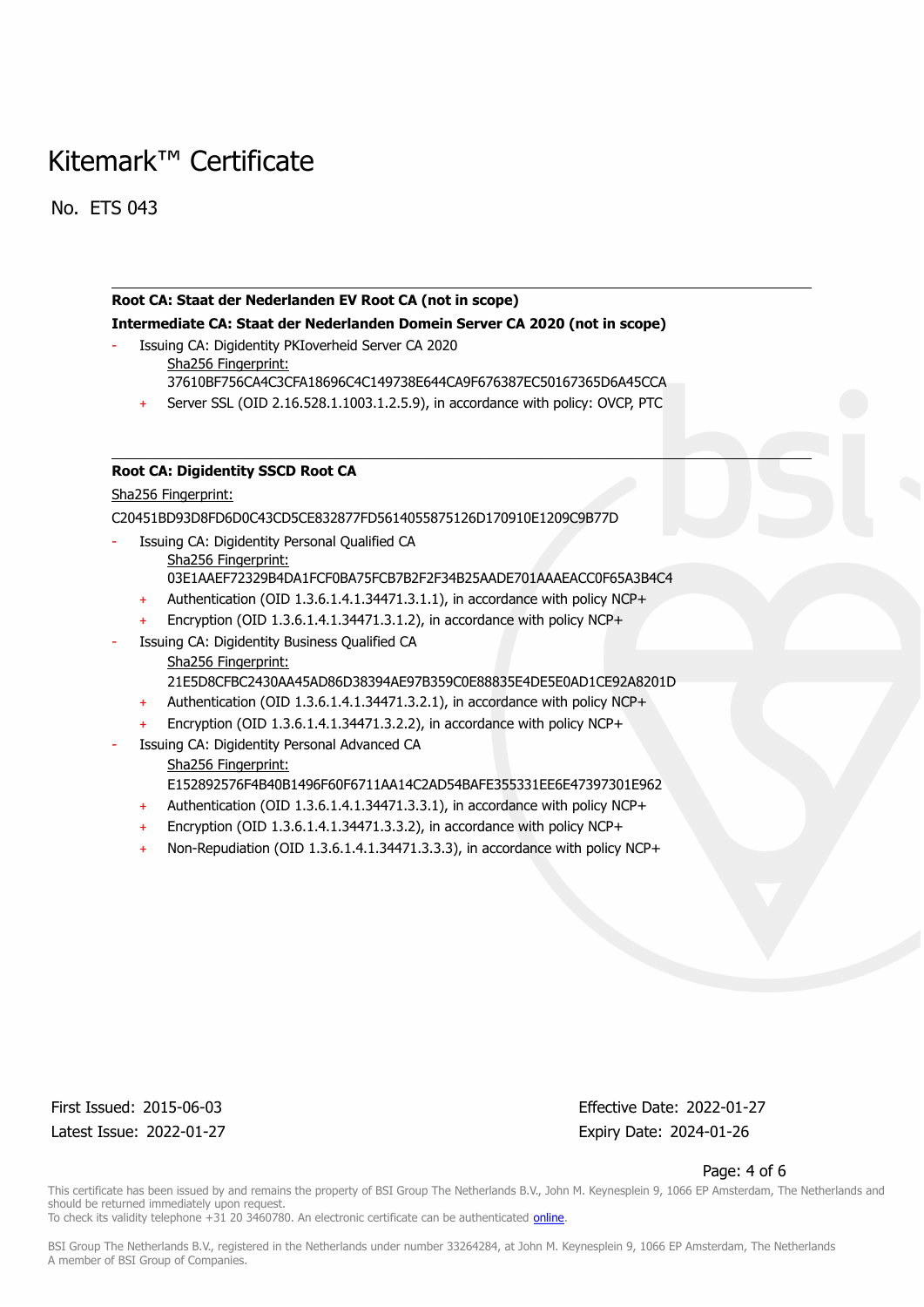No. ETS 043

The Certification Authority processes and services are documented in the following documents:

- Certificate Practice Statement PKIoverheid certificates, 2021v1, 1 June 2021, valid from: 8 June 2021
- Certificate Practice Statement PKIoverheid certificates, 2022v1, valid from: 7 February 2022
- PKI Disclosure Statement Digidentity PKIoverheid certificates, 2021v1, 8 June 2021
- Certificate Policy & Certificate Practice Statement Digidentity Certificates, 2021v1, 1 June 2021, valid from: 8 June 2021
- Certificate Policy & Certificate Practice Statement Digidentity Certificates, 2022v1, valid from: 7 February 2022
- PKI Disclosure Statement Digidentity Certificates, 2021v1, 8 June 2021

Our annual certification audit was performed in October-December 2021.

The result of the full audit is that based on the objective evidence collected during the certification audit for the period from 1 November 2020 through 31 October 2021:

- we conclude that the areas assessed during the audit were generally found to be effective, based on the applicable requirements defined in Digidentity's Statement of Applicability, dated 2 December 2021 and the Overview of Applicability.
- we confirm that the following identification method(s) provide equivalent assurance in terms of reliability to physical presence, pursuant to Regulation (EU) 910/2014 (eIDAS) art. 24.1 sub d, for the trust services (and Identity Proofing Context) covered by this Certificate of Conformity:
	- + "Digidentity Remote Identification "Level of Assurance 4 EU Qualified or eIDAS High", supporting the ETSI TS 119461 Use Case for Unattended remote identity proofing (9.2.3): "Hybrid manual and automated operation" (9.2.3.3)", and (where applicable) "Identity proofing of Legal Person" (9.3); and "Identity proofing of Natural Person representing Legal Person" (9.4).
	- + "Digidentity Remote Identification "Level of Assurance 3 EU Advanced or eIDAS Substantial", supporting the ETSI TS 119461 Use Cases for Unattended remote identity proofing (9.2.3): "Hybrid manual and automated operation" (9.2.3.3)" and Automated Operation (9.2.3.4), and (where applicable) "Identity proofing of Legal Person" (9.3); and "Identity proofing of Natural Person representing Legal Person" (9.4).

Latest Issue: 2022-01-27 Expiry Date: 2024-01-26

First Issued: 2015-06-03 Effective Date: 2022-01-27

#### Page: 5 of 6

This certificate has been issued by and remains the property of BSI Group The Netherlands B.V., John M. Keynesplein 9, 1066 EP Amsterdam, The Netherlands and should be returned immediately upon request.

To check its validity telephone +31 20 3460780. An electronic certificate can be authenticated [online.](https://pgplus.bsigroup.com/CertificateValidation/CertificateValidator.aspx?CertificateNumber=ETS+043&ReIssueDate=27%2f01%2f2022&Template=uk)